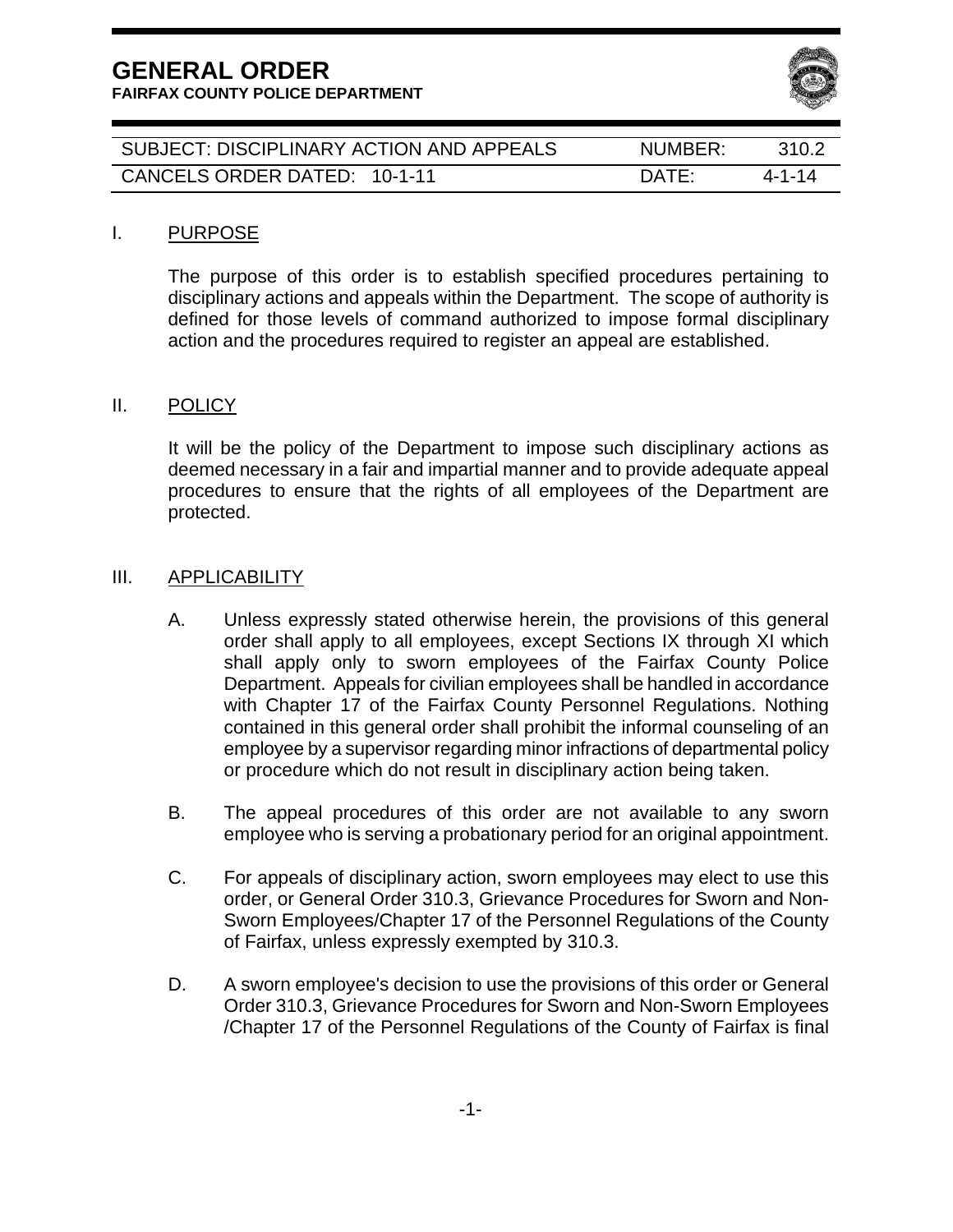**FAIRFAX COUNTY POLICE DEPARTMENT** 



| SUBJECT: DISCIPLINARY ACTION AND APPEALS | NUMBER:         | 310.2  |
|------------------------------------------|-----------------|--------|
| CANCELS ORDER DATED: 10-1-11             | $\mathsf{DATF}$ | 4-1-14 |

and binding. Sworn employees shall not be permitted to use the procedures of both this order and General Order 310.3.

#### IV. DEFINITIONS

Work day: The term "work day" as used herein, shall mean calendar day, exclusive of Saturday, Sunday, and legal holidays as defined by Va. Code 2.2-3300.

#### V. DISCIPLINARY ACTIONS

- A. To ensure consistency of application, the appropriate authority shall review past disciplinary matters as one factor in determining the proper disciplinary recommendation and/or action to prevent future misconduct. The reviewing authority is not limited to a specific time period; however, sustained violations should be reviewed and considered based on their relevance.
- B. If the classification of any alleged violation is sustained, the following types of disciplinary action may be imposed.
	- 1. Oral Reprimand To be administered and documented as specified by General Order 310.1, Oral Reprimand/Verbal Counseling.
	- 2. Written Reprimand To be prepared and presented to the employee by the commanding officer.
	- 3. Suspension Without pay. The Director of Human Resources, Fairfax County, shall be notified of each occurrence.
	- 4. Transfer for disciplinary reasons.
	- 5. Reduction in rank To any lower level deemed appropriate. The Director of Human Resources, Fairfax County, shall be notified of each occurrence.
	- 6. Dismissal from the Department The effective date of dismissal will be delayed for 20 work days to allow the accused employee the opportunity to exercise the right to appeal pursuant to General Order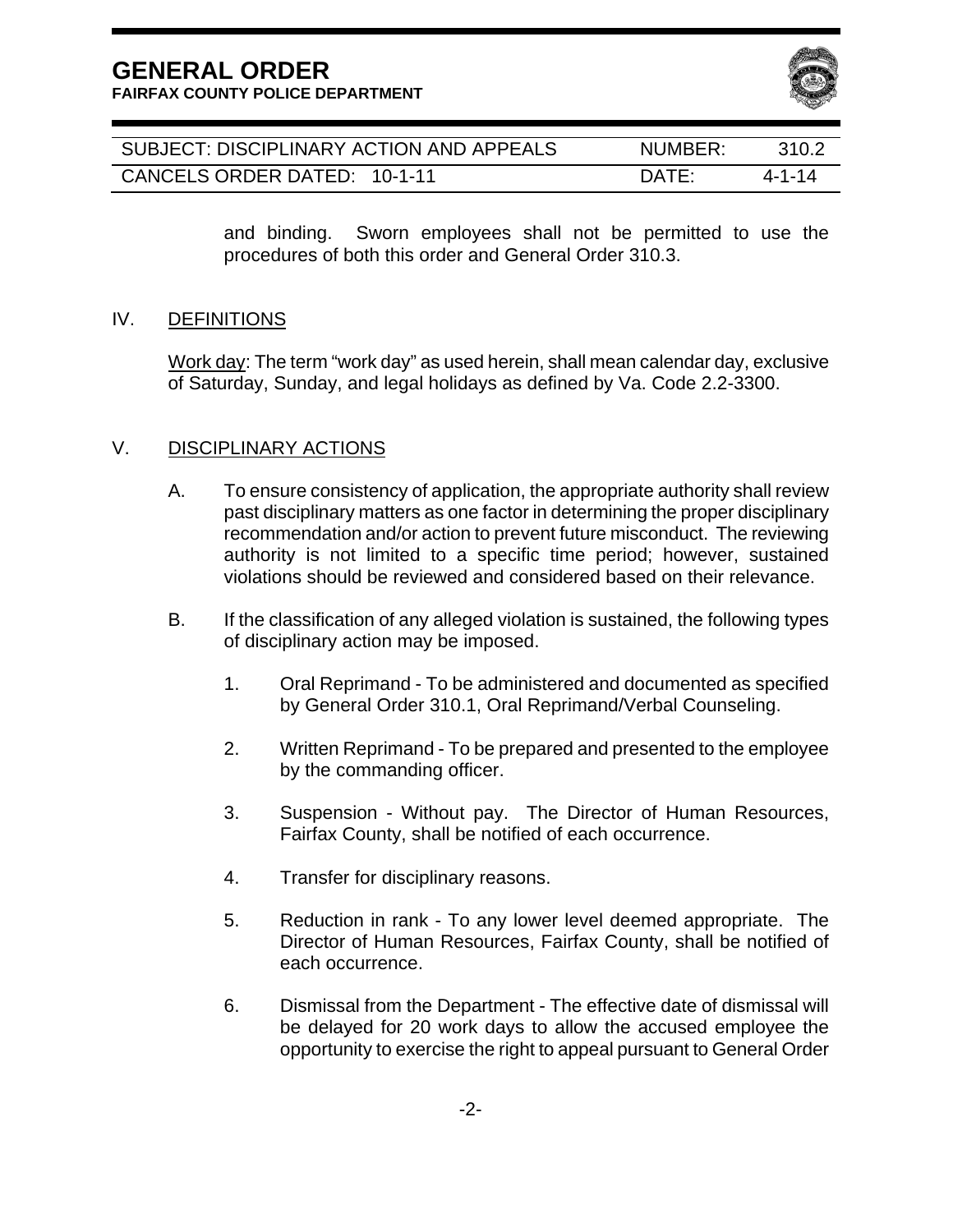| SUBJECT: DISCIPLINARY ACTION AND APPEALS | NUMBER:         | 310 2  |
|------------------------------------------|-----------------|--------|
| CANCELS ORDER DATED: 10-1-11             | $\mathsf{DATF}$ | 4-1-14 |

310.2, Disciplinary Actions and Appeals or 310.3, Grievance Procedures for Sworn and Non-Sworn Employees /Chapter 17 of the Personnel Regulations of the County of Fairfax, unless the offense that led to dismissal was determined by competent authority to have such a grievous impact on either the Department or the public as to require an earlier dismissal date. In such cases, the date of dismissal will be no sooner than ten work days, however, the employee may be placed on administrative leave until the date of dismissal. The director of the Department of Human Resources for Fairfax County shall be notified of each occurrence.

C. Disciplinary actions, except those specifically excluded under the provisions of this order, may preclude an employee's eligibility for promotion. This period of ineligibility will be 12 months from the date of issuance of an advance notice memorandum or written reprimand.

 The following disciplinary actions will not affect an employee's eligibility for promotion.

- All oral reprimands
- Written reprimands relating to cruiser accidents
- Written reprimands relating to equipment loss or damage
- Written reprimands related to photo red light summonses

#### VI. DISCIPLINARY AUTHORITY

Deputy chiefs, bureau/division/station commanders, and assistant commanders when given approval, may impose or recommend disciplinary action in accordance with the following guidelines:

- A. Station/Division Commanders and Assistant Commanders
	- 1. May impose oral or written reprimands.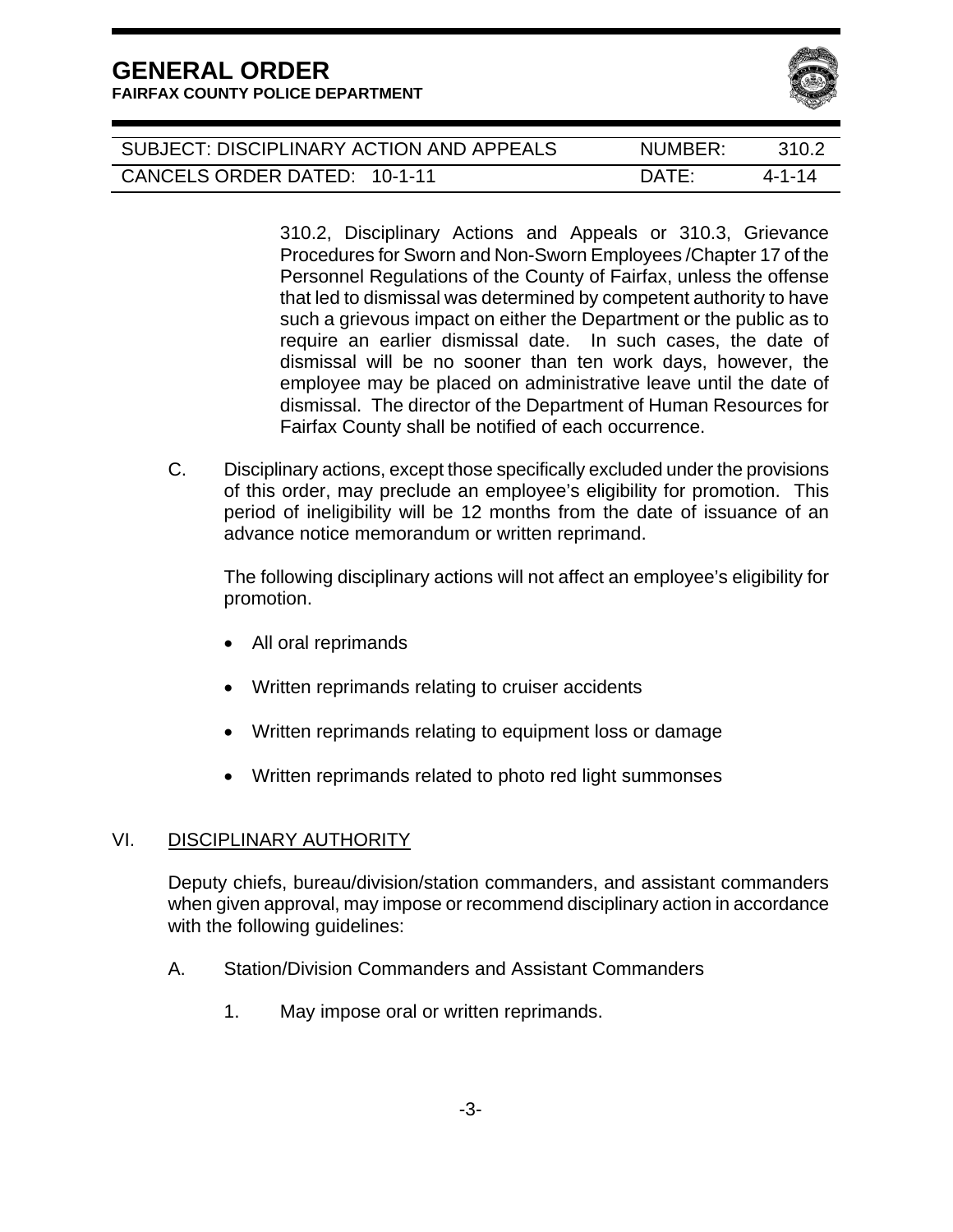

| SUBJECT: DISCIPLINARY ACTION AND APPEALS | NUMBER:         | 310.2  |
|------------------------------------------|-----------------|--------|
| CANCELS ORDER DATED: 10-1-11             | $\mathsf{DATF}$ | 4-1-14 |

- 2. After consultation with the affected bureau commander and the commander of the Administrative Support Bureau may make supervisory EAP referrals. K:\IA Case Review Documents\Disciplinary Diversion Procedures.doc.
- 3. May impose additional training requirements.
- 4. After consultation with the affected bureau commander, may recommend suspensions, demotions, disciplinary transfers, unsatisfactory service separations, or terminations.
- B. Bureau Commanders
	- 1. May impose oral or written reprimands.
	- 2. After consultation with the commander of the Administrative Support Bureau, may make supervisory EAP referrals.
	- 3. May impose additional training requirements.
	- 4. May recommend suspensions.
	- 5. May recommend disciplinary transfers.
	- 6. After consultation with the affected deputy chief, may recommend demotions, unsatisfactory service separations, or terminations.
- C. Deputy Chiefs
	- 1. May impose oral or written reprimands.
	- 2. After consultation with the commander of the Administrative Support Bureau, may make supervisory EAP referrals.
	- 3. May impose additional training requirements.
	- 4. May recommend disciplinary action consisting of suspensions, demotions, disciplinary transfers, unsatisfactory service separations, or terminations.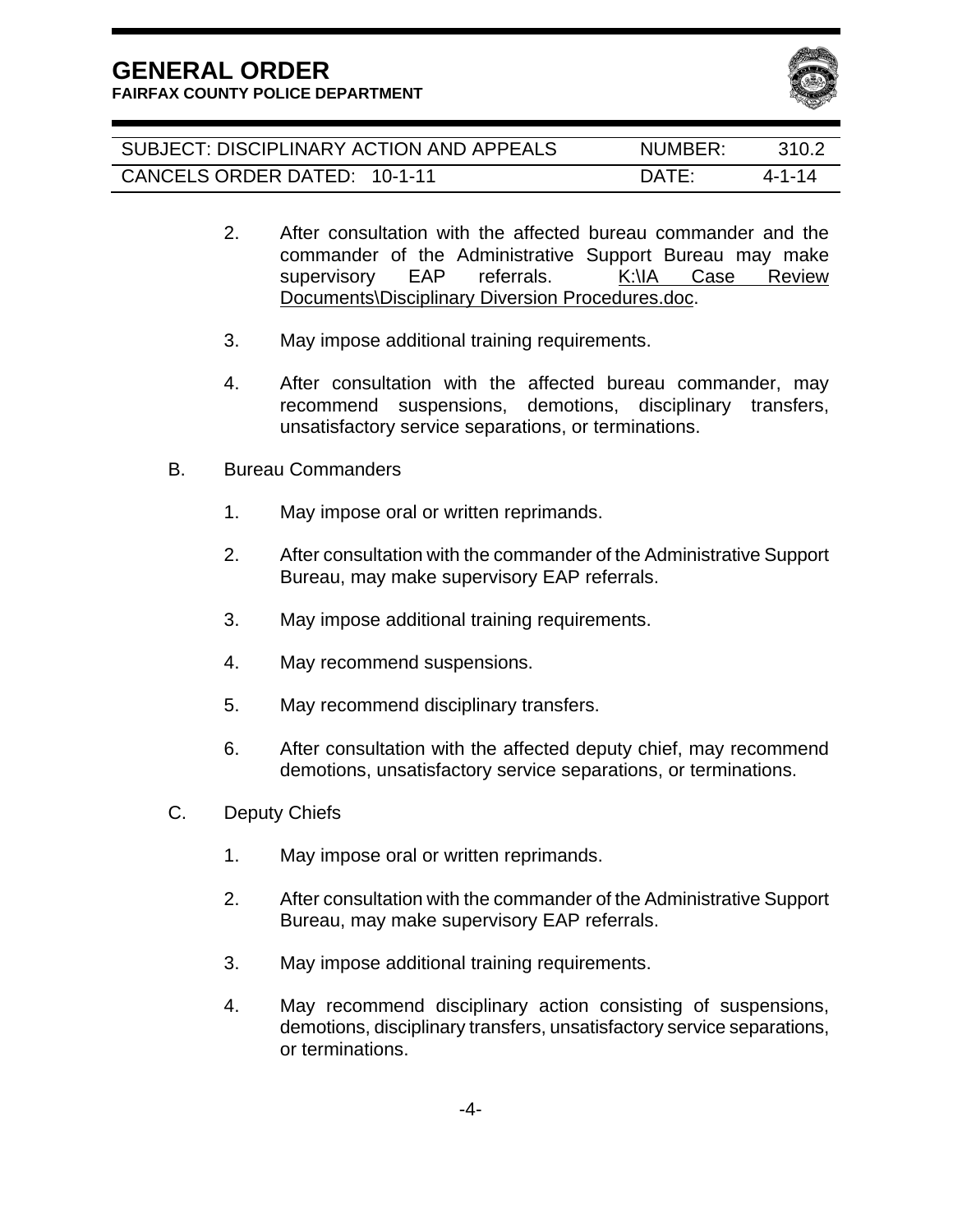**FAIRFAX COUNTY POLICE DEPARTMENT** 



| SUBJECT: DISCIPLINARY ACTION AND APPEALS | NUMBER:         | 310.2  |
|------------------------------------------|-----------------|--------|
| CANCELS ORDER DATED: 10-1-11             | $\mathsf{DATF}$ | 4-1-14 |

- D. The Chief of Police may impose all forms of disciplinary action as outlined in Section V.
- E. If, for any reason, the station, division or bureau commander believes it to be inadvisable for them to serve as the reviewing authority in a particular case, such authority shall be reassigned as directed by the Chief of Police or his designee.
- F. Administrative investigations resulting in discipline which is imposed at a level below the Chief of Police shall be reviewed by the bureau commander, deputy chief of police, and Chief of Police. A disciplinary action may be vacated by higher authority if additional investigation of the incident or reconsideration of the imposed discipline is warranted.

#### VII. ADMINISTRATIVE PROCEDURES

- A. Oral Reprimand
	- 1. An oral reprimand shall be administered and documented as specified by General Order 310.1.
	- 2. The oral counseling/reprimand session shall be documented in the "Action Taken" portion of the investigative report.
	- 3. The oral counseling/reprimand form shall be retained at the station or division level in accordance with General Order 310.1, Oral Reprimand/Verbal Counseling. The form will not be included in the employee's personnel file.
	- 4. Oral reprimands will not affect an employee's eligibility for promotion.
- B. Written Reprimand
	- 1. If it is determined that an offense is of such a nature that a record should be placed in an employee's personnel file, a written reprimand will be prepared. The memorandum will contain: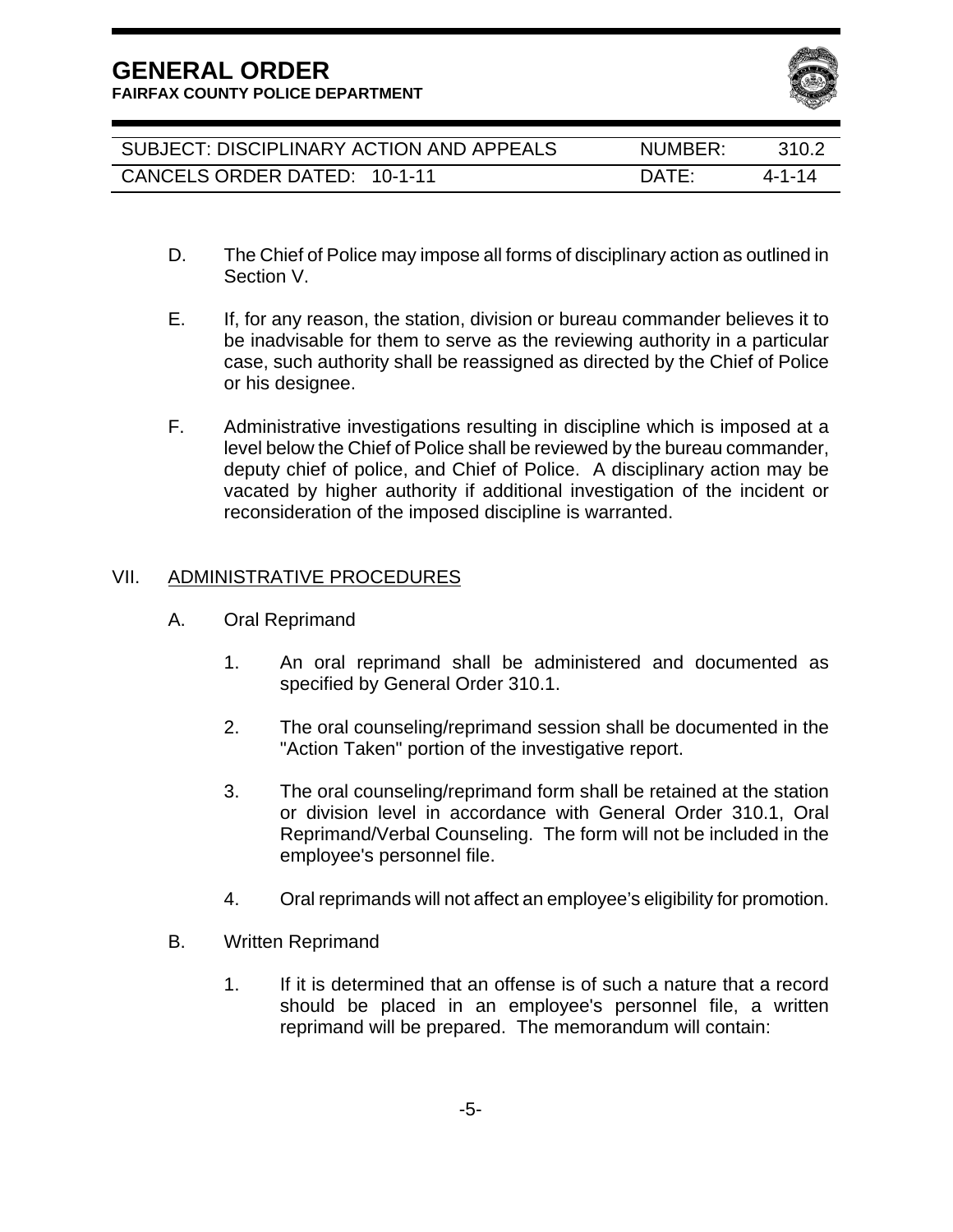

| SUBJECT: DISCIPLINARY ACTION AND APPEALS | NUMBER:         | 310.2  |
|------------------------------------------|-----------------|--------|
| CANCELS ORDER DATED: 10-1-11             | $\mathsf{DATF}$ | 4-1-14 |

- a. A statement of charges in sufficient detail to enable the employee to understand fully the violation, infraction, conduct, or offense for which the employee is being disciplined;
- b. A statement that it is an official written reprimand, and that it will be placed in the employee's permanent personnel file;
- c. A statement of previous offenses in those cases where the letter is considered a continuation of constructive discipline;
- d. A statement that similar occurrences could result in more severe disciplinary action;
- e. Notice of the sworn employee's right to appeal under 310.2, Disciplinary Actions and Appeals or 310.3, Grievance Procedures for Sworn and Non-Sworn Employees/Chapter 17 of the Personnel Regulations of the County of Fairfax and of non-sworn employee's right to appeal under 310.3, Grievance Procedures for Sworn and Non-Sworn Employees /Chapter 17 of the Personnel Regulations of the County of Fairfax.
- 2. The employee shall acknowledge the receipt of the memorandum by signature and date. If the employee declines to sign the acknowledgment, the reviewing authority shall write "refused" in the signature block, initial, and date the document.
- 3. The written reprimand, together with the administrative investigation file, shall be forwarded to the appropriate bureau commander for review.
- 4. After three years, the employee may submit a written request through the Department chain of command to the director of the Department of Human Resources for Fairfax County, to have the written reprimand removed from their personnel file, provided it has not been part of a subsequent disciplinary action. The written reprimand will become a part of the permanent case file in the Internal Affairs Bureau and will be a permanent part of the employee's prior disciplinary record.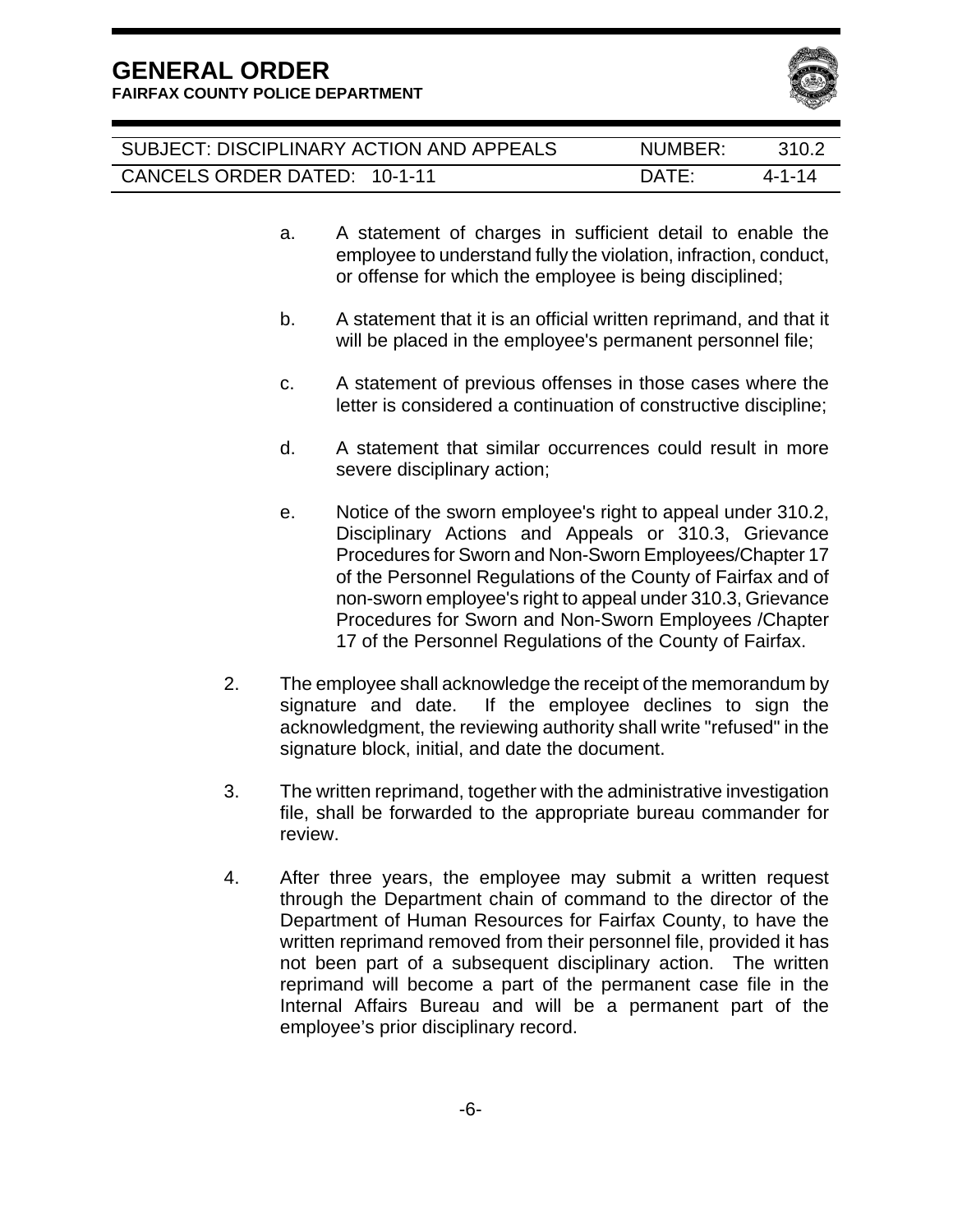

| SUBJECT: DISCIPLINARY ACTION AND APPEALS | NUMBER:      | 310.2  |
|------------------------------------------|--------------|--------|
| CANCELS ORDER DATED: 10-1-11             | <b>DATE:</b> | 4-1-14 |

- 5. Written reprimands relating to cruiser accidents, photo red light summonses, and equipment loss or damage will not affect an employee's eligibility for promotion.
- C. Suspensions, Disciplinary Transfers, Demotions, Unsatisfactory Service Separations, or Terminations
	- 1. If the recommended discipline consists of demotion, suspension, disciplinary transfer, unsatisfactory service separation, or termination, then the employee shall be provided with advance notice of the recommendation.
	- 2. The employee shall be provided with a 20 work day advance notice memorandum of the proposed disciplinary action.
	- 3. The advance notice memorandum must include:
		- a. A statement of charges in sufficient detail to enable the employee to understand fully the violation, infraction, conduct or offense for which the employee is being disciplined;
		- b. A statement that disciplinary actions may preclude an employee's eligibility for promotion. Furthermore, the notice should state that the period of ineligibility will be 12 months from the date of issuance of this notice;
		- c. The type of disciplinary action recommended for imposition;
		- d. A statement that the disciplinary action, if imposed, will become a permanent part of the employee's official personnel file;
		- e. A statement that the employee may respond to the charges within five work days;
		- f. A statement of previous offenses, if any, which have been considered in arriving at the proposed disciplinary action;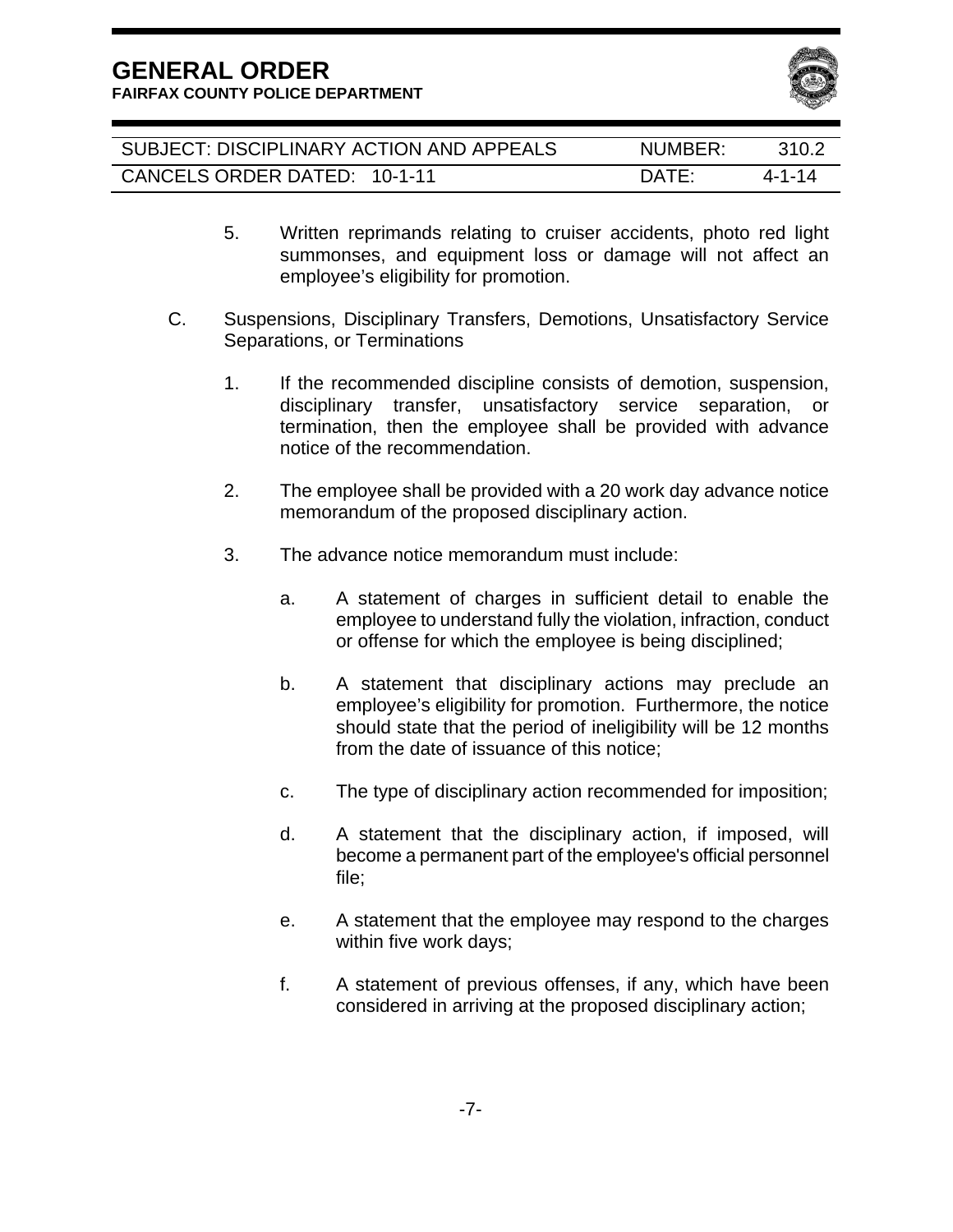

| SUBJECT: DISCIPLINARY ACTION AND APPEALS | NUMBER:         | 310.2  |
|------------------------------------------|-----------------|--------|
| CANCELS ORDER DATED: 10-1-11             | $\mathsf{DATF}$ | 4-1-14 |

- g. The effective date of disciplinary action (no sooner than 20 work days from the date of the advance notice memorandum/ten work days for unsatisfactory service separation); and
- h. Notice of the sworn employee's right to appeal under 310.2 or 310.3, Grievance Procedures for Sworn and Non-Sworn Employees/Chapter 17 of the Personnel Regulations of the County of Fairfax and of non-sworn employee's right to appeal under 310.3, Grievance Procedures for Sworn and Non-Sworn Employees/Chapter 17 of the Personnel Regulations of the County of Fairfax.
- 4. The employee shall acknowledge by signature and date, the receipt of the advance notice memorandum and the discussion of the relevant issues in sufficient detail to provide the employee with an understanding of the charge. The employee shall receive a copy of the memorandum. If the employee declines to sign the acknowledgment, the reviewing authority shall write "refused" in the signature block, initial, and date the document.
- 5. The administrative investigation, conclusions, and disciplinary recommendation/action shall be reviewed by the employee's bureau commander, Deputy Chief, and the Chief of Police. Absent an appeal, the employee will be notified by memorandum of the findings of the Chief of Police and the disciplinary action(s) to be imposed.
- 6. The imposition of a disciplinary suspension shall be in accordance with General Order 301, Internal Investigations, Section X, paragraph C. Additionally, commanders shall consult with the Payroll Division concerning the dates of suspension to ensure, whenever possible, that the employee will not be responsible for the County's portion of the health insurance premium, and to avoid any other adverse impact, other than the monetary loss resulting from a term of suspension.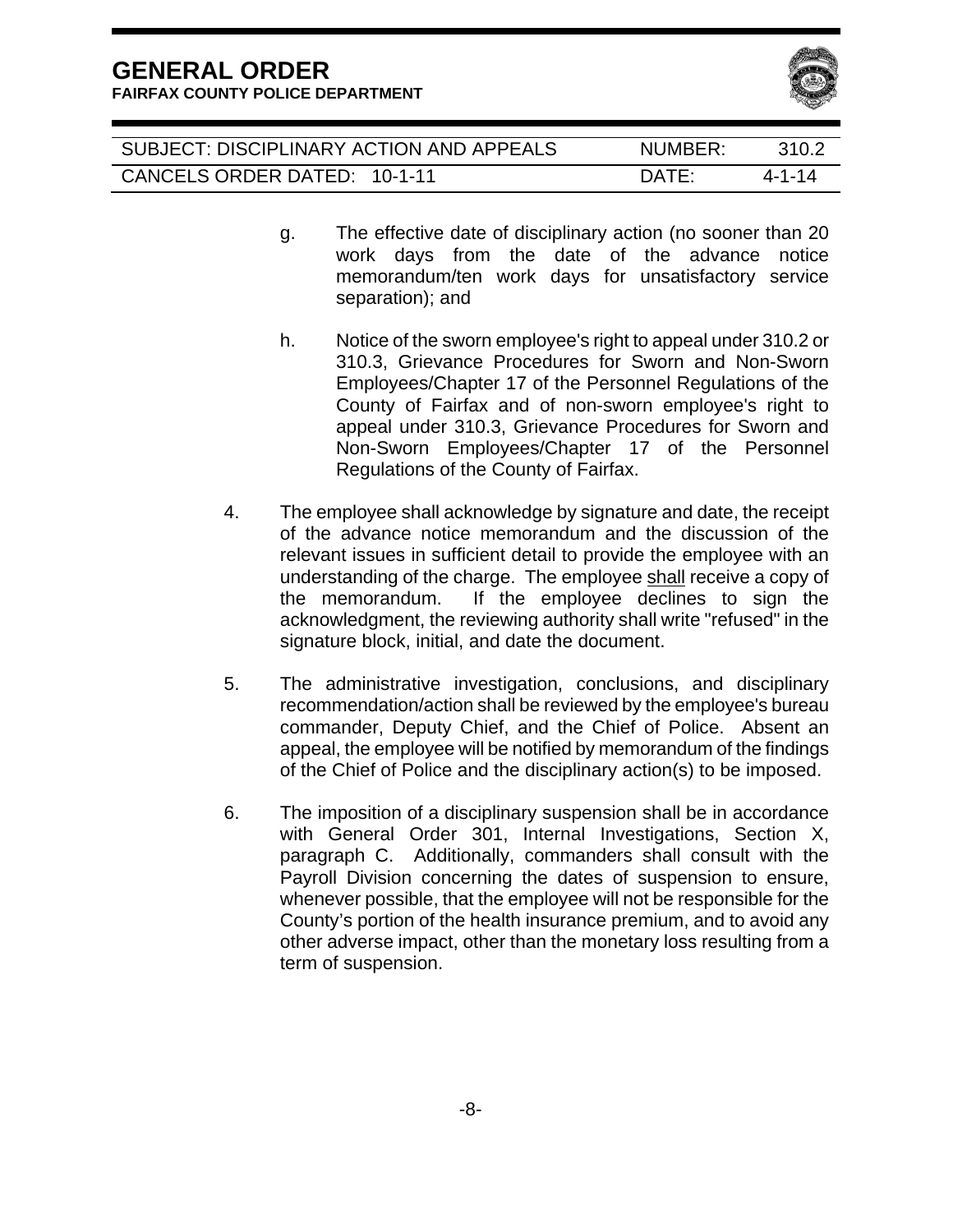**GENERAL ORDER FAIRFAX COUNTY POLICE DEPARTMENT** 



| SUBJECT: DISCIPLINARY ACTION AND APPEALS | NUMBER:                         | 3102   |
|------------------------------------------|---------------------------------|--------|
| CANCELS ORDER DATED: 10-1-11             | $\overline{D}$ ATF <sup>.</sup> | 4-1-14 |

#### VIII. HEARING PROCEDURES

- A. If the reviewing authority determines that no violation of regulations is sustained, the employee will be notified of the results of the investigation. A notification memorandum shall be prepared and submitted with the administrative investigation file through the chain of command for review and signature by the Chief of Police.
- B. If the reviewing authority determines that the evidence presented supports the finding of a sustained violation, a disciplinary hearing shall be scheduled. The purpose of the disciplinary hearing is to provide the employee with an opportunity to hear the evidence obtained during the administrative investigation and to respond to that evidence. Reviewing commanders shall schedule the disciplinary hearing in advance with the employee and the investigating supervisor. This process will assist the reviewing authority with making a knowledgeable and fair decision in the matter. This initial disciplinary hearing is not an appeal, consequently, the employee has no right to be represented or accompanied by another person. Legal representatives shall not be permitted to attend this meeting.

There shall be no formal rules of evidence in the disciplinary hearing. The following guidelines should be used for the conduct of the meeting:

- 1. The reviewing authority shall verbally rescind any previously issued order of confidentiality. The order may be reinstated at the conclusion of the meeting.
- 2. The investigating supervisor shall attend the hearing, unless the employee agrees to waive the supervisor's attendance. Such waiver shall be noted in writing by the reviewing authority as part of the documentation of the disciplinary hearing. The reviewing authority may invite additional persons to attend as desired.
- 3. The investigating supervisor shall present an oral summary of the results of their investigation and an explanation of any relevant regulations of law.
- 4. The employee shall be provided an opportunity to present statements and other evidence on their behalf.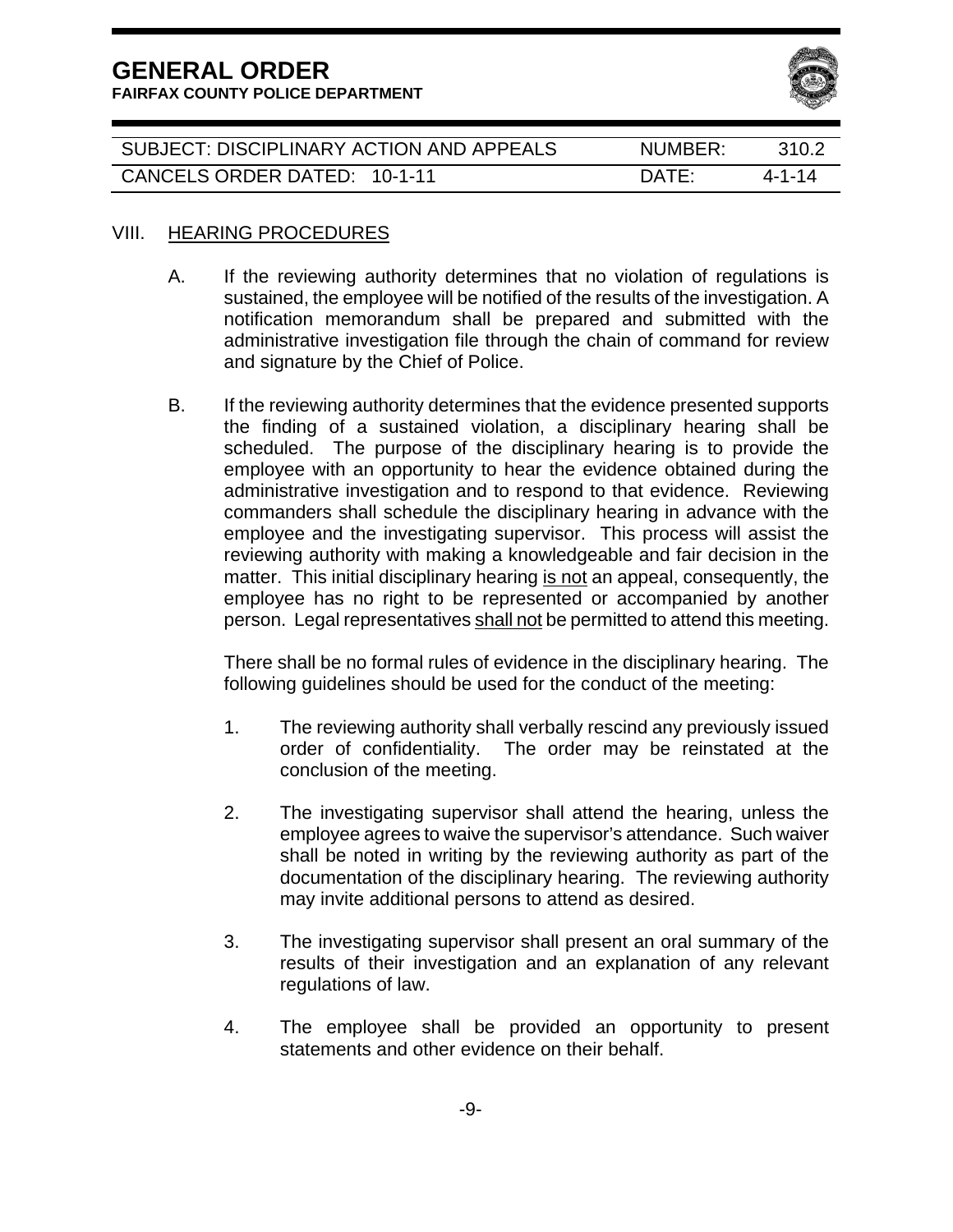

| SUBJECT: DISCIPLINARY ACTION AND APPEALS | NUMBER:      | 310.2  |
|------------------------------------------|--------------|--------|
| CANCELS ORDER DATED: 10-1-11             | <b>DATE:</b> | 4-1-14 |

- 5. Examination or cross-examination of the investigating supervisor or employee shall be conducted by the reviewing authority only. All questions pertaining to statements or evidence shall be directed to the reviewing authority.
- 6. The reviewing authority may pose questions from the employee, and/or the investigating supervisor, as may be necessary in order to determine the facts relevant to the matter in question.
- 7. If the employee requests the identity of other individuals interviewed in connection with the investigation, such information shall be provided, unless one or more of the following conditions exist:
	- a. The individual expressed a reasonable fear of retaliation from the employee, or other person, if their participation in the investigation became known.
	- b. Disclosure is prohibited by a specific law or court order.
	- c. Disclosure would reveal the identity of an individual providing information in confidence to the Department.
	- d. Disclosure would compromise the conduct of an ongoing criminal or administrative investigation.
- 8. The failure of any employee to provide full, complete, and truthful answers to any lawful question posed by the reviewing authority shall be considered misconduct. Appropriate disciplinary action may be imposed for such acts or omissions.
- 9. Prior to concluding the disciplinary hearing, the reviewing authority should, at a minimum, ask the following questions of the employee:
	- a. Are there any other witnesses to this incident that should be interviewed?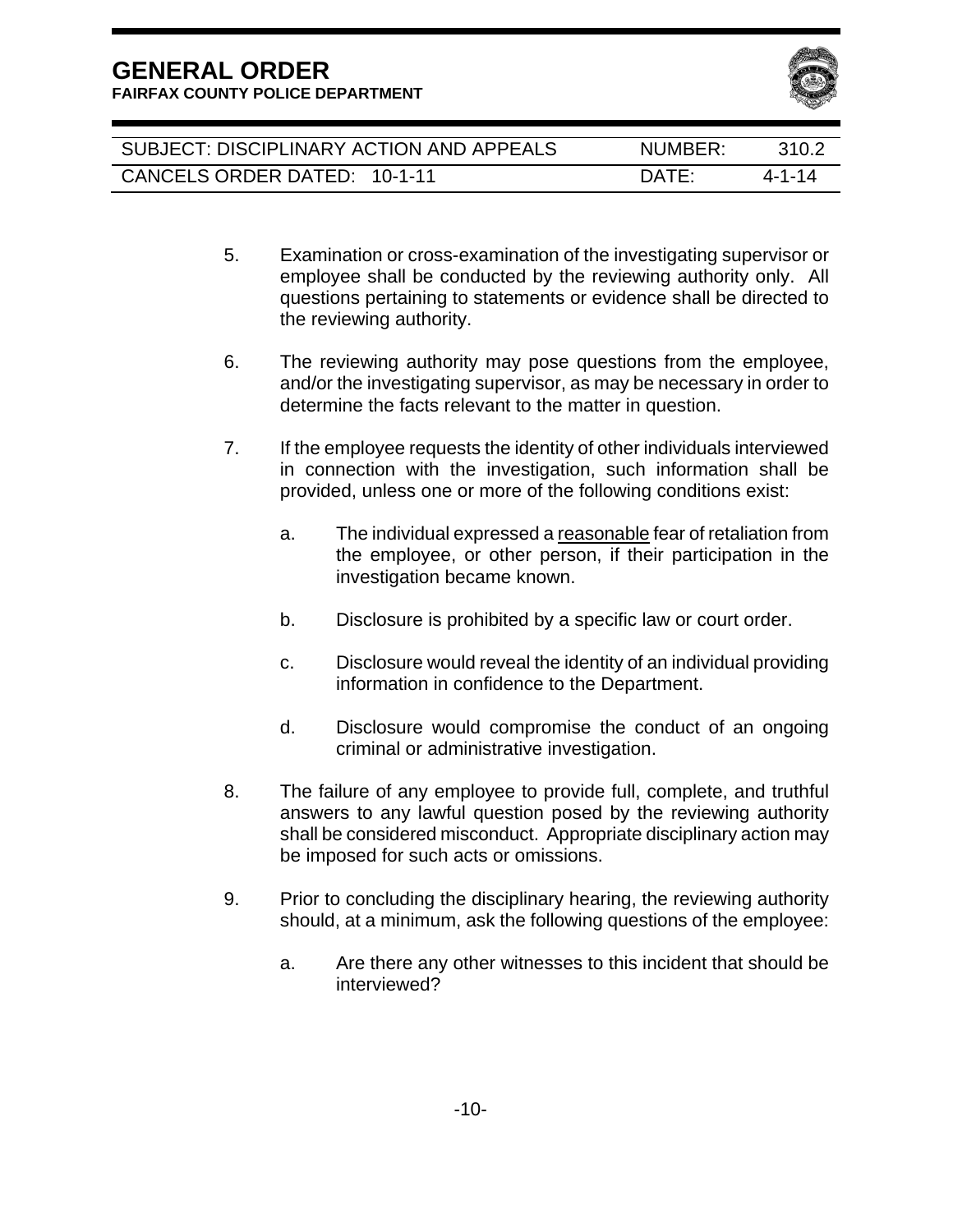**FAIRFAX COUNTY POLICE DEPARTMENT** 



| SUBJECT: DISCIPLINARY ACTION AND APPEALS | NUMBER:      | 310.2  |
|------------------------------------------|--------------|--------|
| CANCELS ORDER DATED: 10-1-11             | <b>DATE:</b> | 4-1-14 |

- b. Are there any other investigative steps which you feel should be taken to obtain all the relevant facts surrounding this incident?
- c. Do you have any concerns about the conduct of the investigation?
- 10. Should the reviewing authority conclude that additional investigation is required, the investigating supervisor shall be given appropriate direction. Upon completion of the investigation, the reviewing authority shall comply with the requirements of Section VIII, Paragraph A or B, as described herein.
- 11. The reviewing authority shall document the disciplinary hearing in the Action Taken section of the administrative investigation report. At a minimum, the report shall reflect the persons present at the hearing, any relevant information provided by the employee, and any additional actions taken as a result of the hearing.
- 12. Upon completion of the disciplinary hearing the reviewing authority shall summarize their conclusions in the Action Taken section of the administrative investigation report. This shall include the identification of the specific laws and/or regulations alleged to be violated and the appropriate classification as defined by General Order 301, Internal Investigations, Section VI, Classification of Allegations. The employee shall be notified of the reviewing authority's conclusion(s) by memorandum as required by Section VII of this general order. A copy of the memorandum shall be included in the administrative investigation file.

#### IX. APPEALS

Appeals by sworn employees to the Chief of Police for disciplinary actions taken at a level of command below the Office of the Chief of Police.

A. Written Reprimand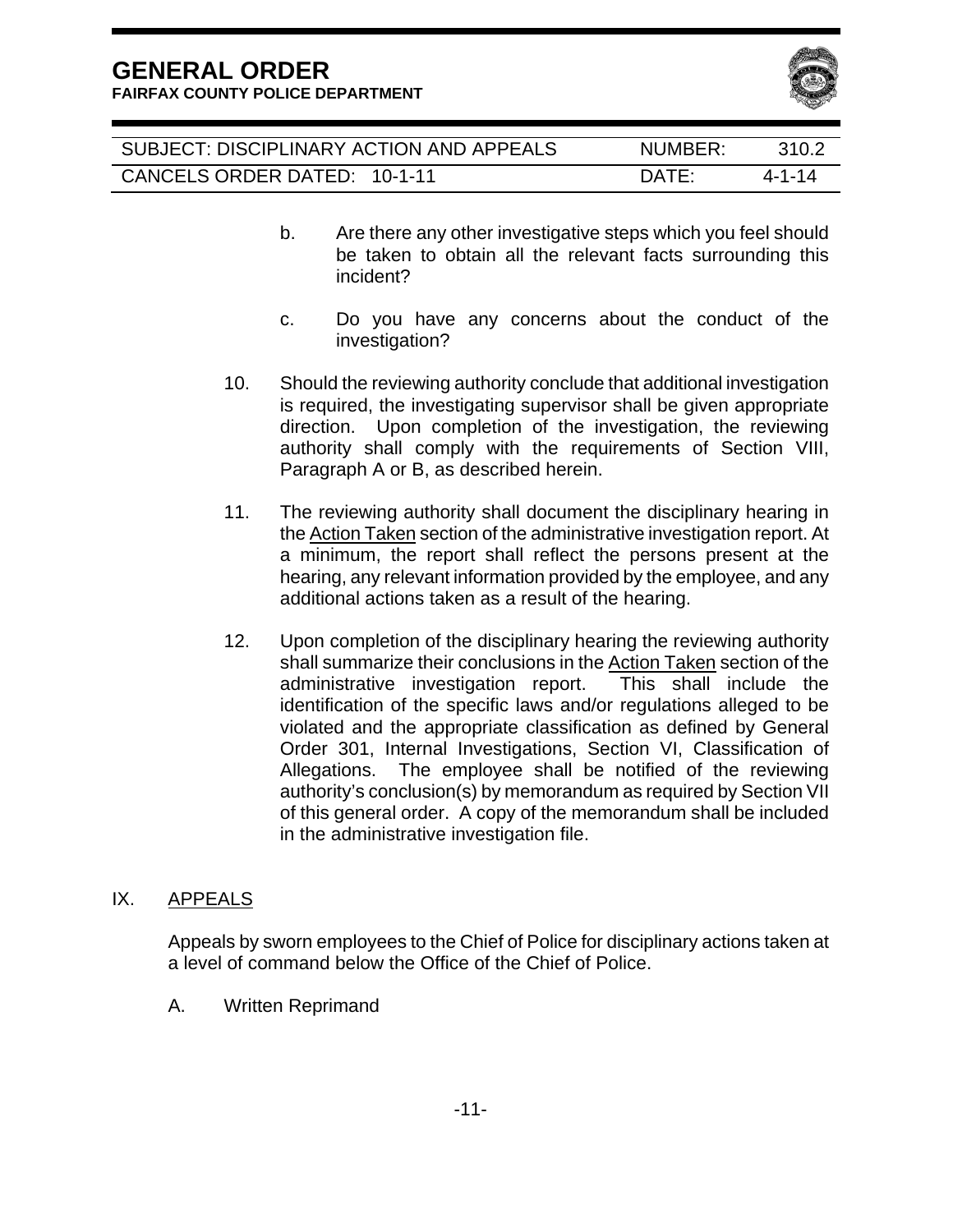**FAIRFAX COUNTY POLICE DEPARTMENT** 



| SUBJECT: DISCIPLINARY ACTION AND APPEALS | NUMBER:         | 310.2  |
|------------------------------------------|-----------------|--------|
| CANCELS ORDER DATED: 10-1-11             | $\mathsf{DATF}$ | 4-1-14 |

- 1. The accused employee shall have the option to appeal a written reprimand as authorized by Section V paragraph B of this order by submitting a Step 2 Grievance Form to the employee's respective bureau commander within 20 work days from the date of receipt of the reprimand.
- 2. If the accused employee is not satisfied following the response from the respective bureau commander, the employee shall have five work days after receiving the response to submit a Step 3 form appealing the decision to the Chief of Police.
- 3. The Chief of Police or the designated representative shall hear the appeal and determine final disposition within 20 work days of appeal.
- 4. If the accused employee is not satisfied following the response from the Chief of Police, the employee shall request on the appropriate form to the County Executive a determination concerning the grievability of the complaint within ten work days of receipt of the Third Step reply. Written reprimands are only eligible to receive an advisory opinion from the Civil Service Commission.
- B. Suspension, Disciplinary Transfer, Demotion, Unsatisfactory Service Separation, or Termination

 In cases involving a recommendation of suspension, disciplinary transfer, demotion, unsatisfactory service separation, or dismissal which is recommended at the district or division level, the employee shall have 20 work days after receiving the Advance Notice Memorandum to submit a completed Step 2 Grievance Form to their bureau commander. This will result in a grievance hearing with that bureau commander. Should the bureau commander not be available or where there is no bureau commander, the deputy chief responsible for the bureau shall coordinate the hearing. The employee and County management may have a representative present at this step. If the employee is represented by legal counsel, management likewise has the option of being represented by counsel. The employee shall indicate on the grievance form if they will be represented by counsel so that management has an opportunity to seek representation from the Office of the County Attorney.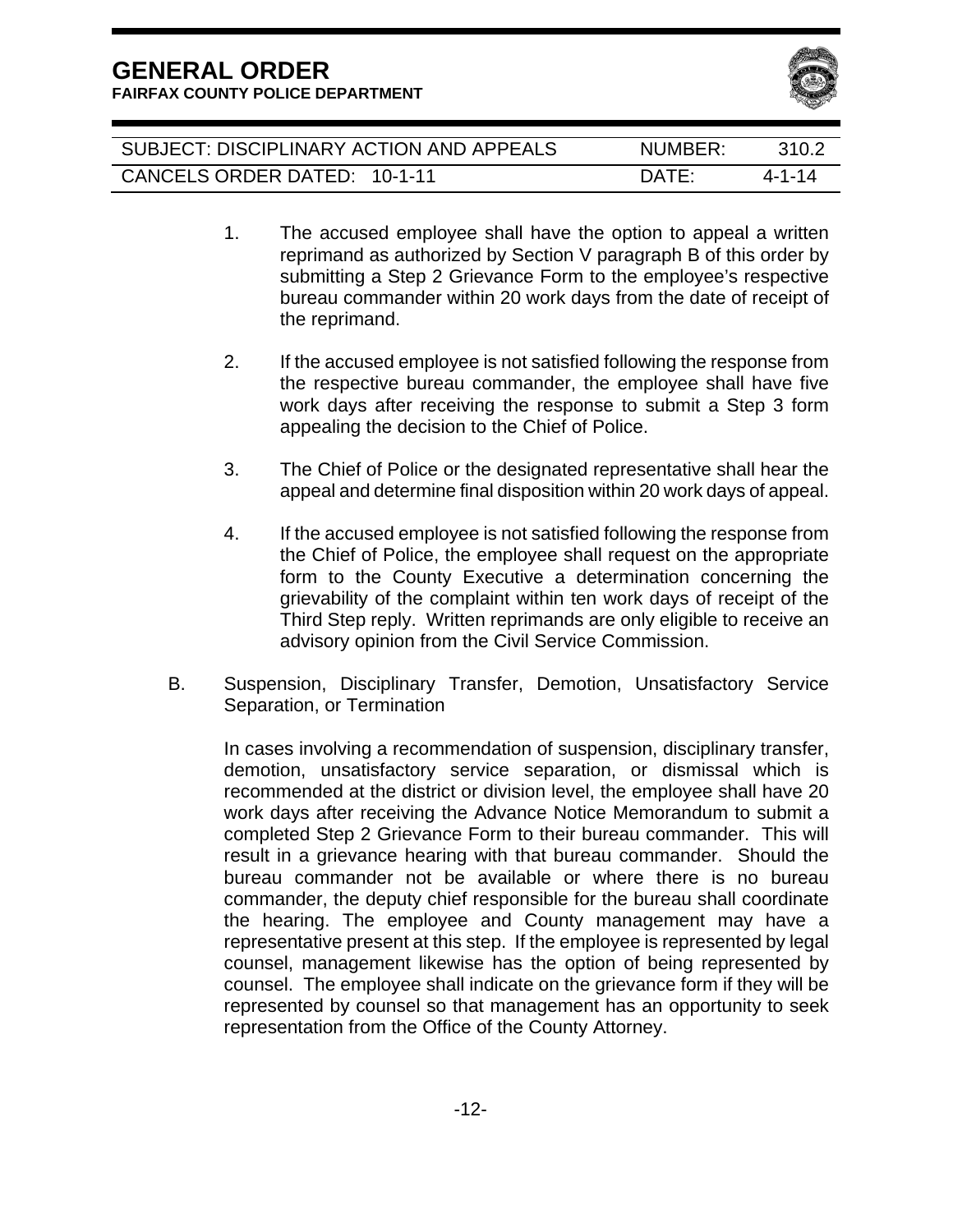

| SUBJECT: DISCIPLINARY ACTION AND APPEALS | NUMBER:      | 310.2  |
|------------------------------------------|--------------|--------|
| CANCELS ORDER DATED: 10-1-11             | <b>DATE:</b> | 4-1-14 |

If the accused employee is not satisfied following the response from their respective bureau commander, they shall have five work days after receiving the response to declare in writing to the Chief of Police their choice of the appeal procedures of this general order or General Order 310.3, Grievance Procedures for Sworn and Non-Sworn Employees/Chapter 17 of the Personnel Regulations of the County of Fairfax. The employee may be assisted by counsel at the employee's expense. Failure to respond within this time period will waive an employee's right to appeal as provided in this general order.

A sworn employee who elects to appeal under this general order must submit a memorandum to the Chief of Police within the five work day period following the employee's receipt of the Step 2 response. The memorandum must clearly state only one of the following options:

- 1. The recommended disciplinary action is appealed and a hearing panel is requested. Additionally, the memorandum shall include the name of the hearing panel member chosen by the appellant and the name, if any, of the appellant's attorney.
- 2. The recommended disciplinary action is appealed and no hearing panel is requested. The accused employee requests appeal to the Chief of Police. Additionally, the memorandum shall include the name, if any, of the appellant's attorney. The case shall be heard by the Chief of Police, and disposition shall be determined after reviewing any advisory recommendations submitted by bureau commanders and the Deputy Chiefs of Police.

A sworn employee who elects to appeal under General Order 310.3, Grievance Procedures for Sworn and Non-Sworn Employees/Chapter 17 of the Personnel Regulations of the County of Fairfax must submit to the Chief of Police a completed Step 3 Grievance Form within five work days of their receipt of the Step 2 response. This will result in a grievance hearing with the Chief of Police. More detailed information of these procedures can be found under Chapter 17 of the Personnel Regulations of the County of Fairfax.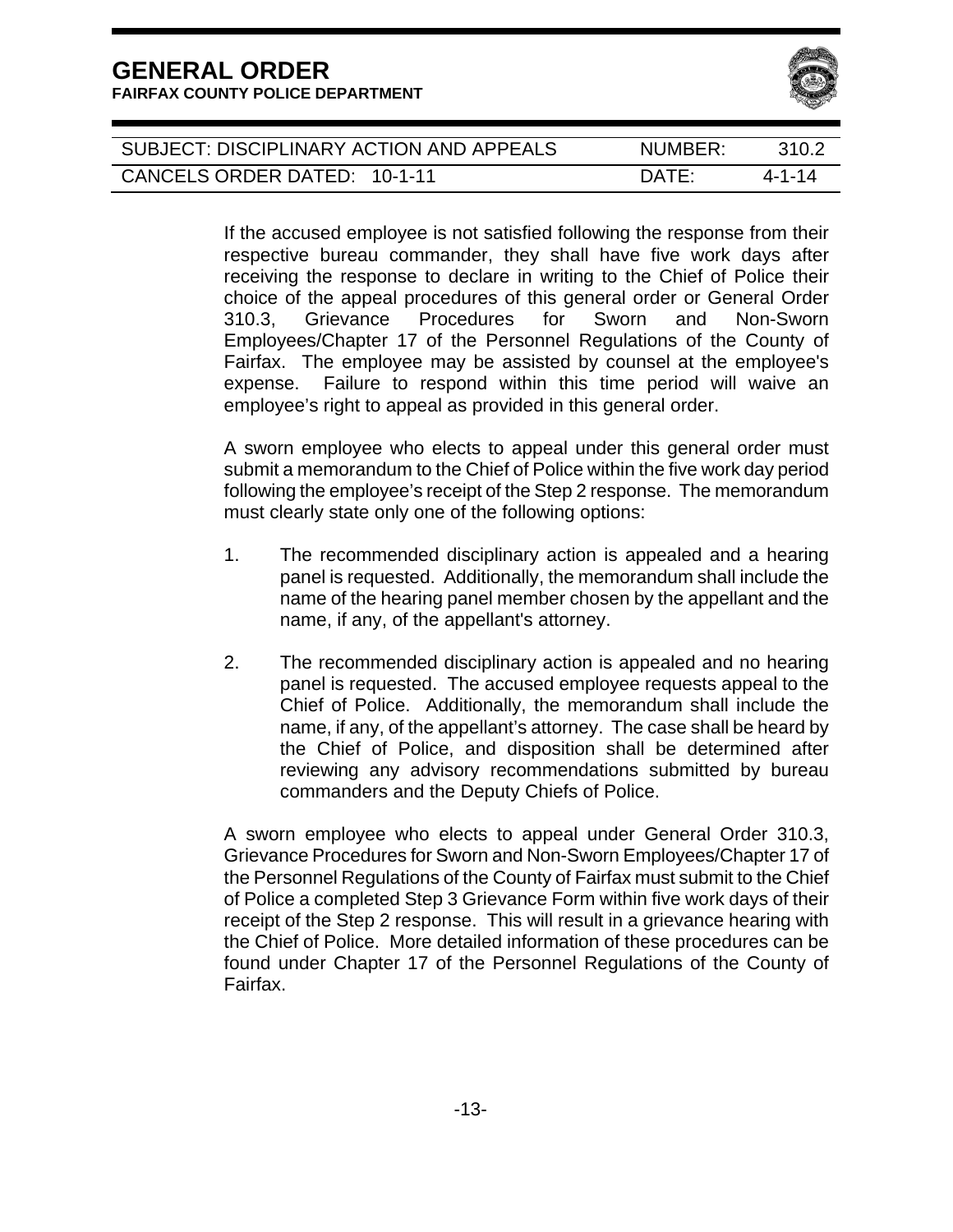**FAIRFAX COUNTY POLICE DEPARTMENT** 



| SUBJECT: DISCIPLINARY ACTION AND APPEALS | NUMBER:         | 310.2  |
|------------------------------------------|-----------------|--------|
| CANCELS ORDER DATED: 10-1-11             | $\mathsf{DATE}$ | 4-1-14 |

#### X. HEARING PANELS

Virginia Code Section 9.1-504 establishes a hearing panel as an advisory body, recommendations from the hearing panel shall be advisory to the Chief of Police, but shall be accorded significant weight. The findings and recommendations of the hearing panel shall be consistent with all applicable laws and ordinances.

- A. A hearing panel shall be convened:
	- 1. Upon request of an employee after appealing the decision to the appropriate bureau commander as provided in IX.C.
	- 2. By direction of the Chief of Police.
- B. Hearing panels shall consist of three members, all of whom shall be sworn employees of the Department, except the following are specifically prohibited from serving on a hearing panel:
	- 1. Sworn employees who are related to the accused employee by blood or marriage.
	- 2. Sworn employees who are, or have been, involved in an administrative investigation for possible improper conduct involving the same or a related incident.
	- 3. Sworn employees who, during the last year, have been suspended, demoted, or transferred for punitive reasons.
	- 4. Sworn supervisors responsible for the investigation and/or review of the administrative investigation.
- C. Hearing panels shall be selected by the following procedure:
	- 1. One member selected by the accused employee.
	- 2. One member appointed by the Chief of Police. Such member shall be of equal rank or rank no greater than two ranks above the accused employee. This member shall serve as chair of the hearing panel.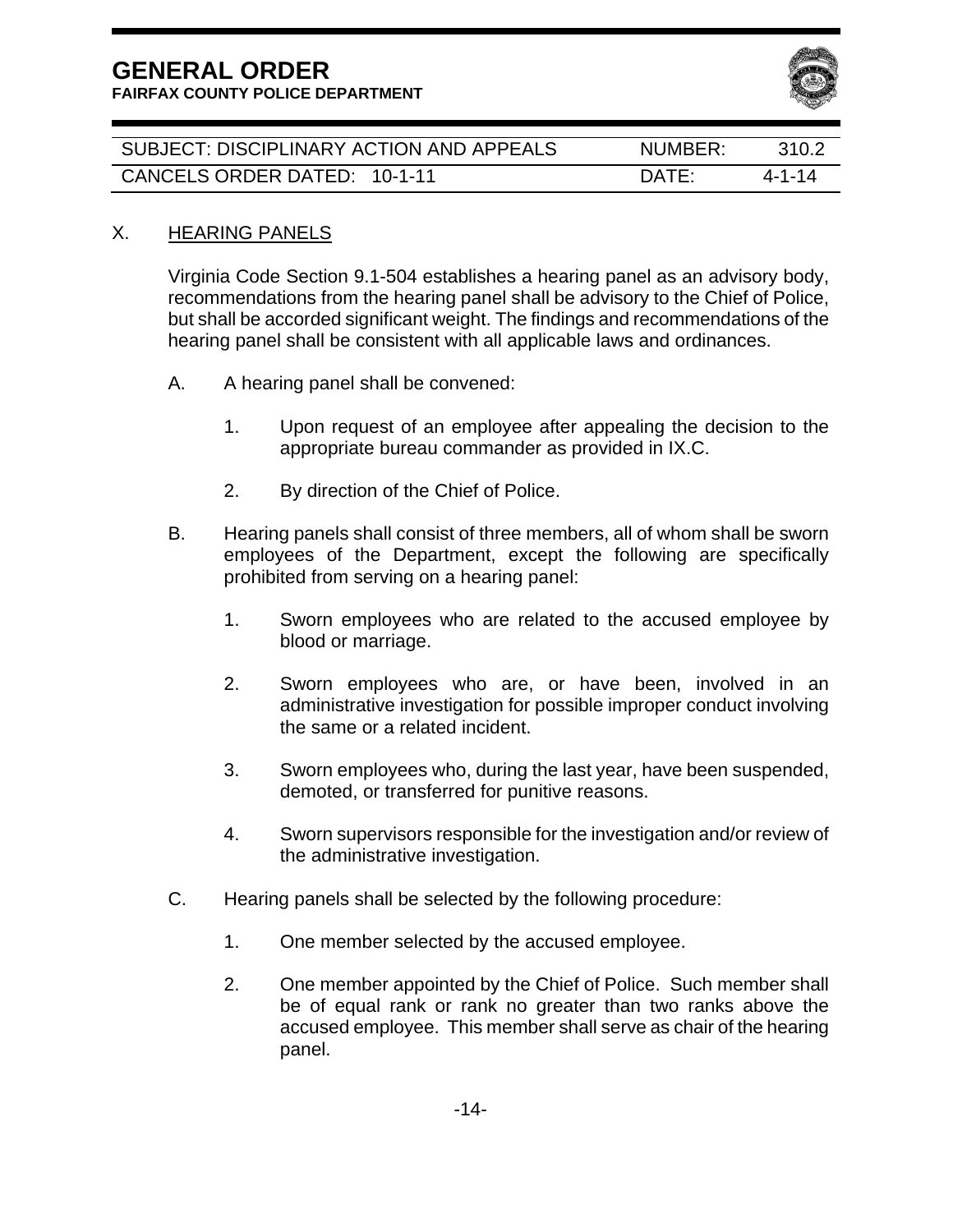**FAIRFAX COUNTY POLICE DEPARTMENT** 



| SUBJECT: DISCIPLINARY ACTION AND APPEALS | NUMBER:      | 310.2  |
|------------------------------------------|--------------|--------|
| CANCELS ORDER DATED: 10-1-11             | <b>DATE:</b> | 4-1-14 |

3. One member selected by the other two members.

In the event that such two members cannot agree on their selection, the Chief Judge of the 19th Judicial Circuit shall choose the third member.

- D. Hearing panels shall be convened no later than 14 calendar days following the date of request by the accused officer, unless a later date is agreed to by the accused officer and the Chief of Police.
- E. The commander of the Internal Affairs Bureau is responsible for the scheduling of the hearing panel and arranging for the recording of testimony.
- F. Conduct of the hearing panel

The hearing panel shall be conducted in accordance with the Law Enforcement Officers' Procedural Guarantees (Va. Code Section 9.1-500 *et*  al) and the Department's Procedural Guidelines for the Conduct of Hearing Panels.

#### XI. APPEALS TO THE COUNTY EXECUTIVE

- A. The appeal of a disciplinary decision made by the Chief of Police involving suspensions, disciplinary transfers, demotions, unsatisfactory service separations, or terminations shall be made in writing to the County Executive within ten work days of notification of such disciplinary decision. (Decisions resulting in oral or written reprimands are not appealable to the County Executive.) A copy of the appeal shall also be forwarded to the Chief of Police.
- B. If the decision of the Chief of Police was made following the recommendations of a hearing panel, the County Executive may consider the findings and recommendations of the hearing panel as well as the findings and actions of the Chief of Police.